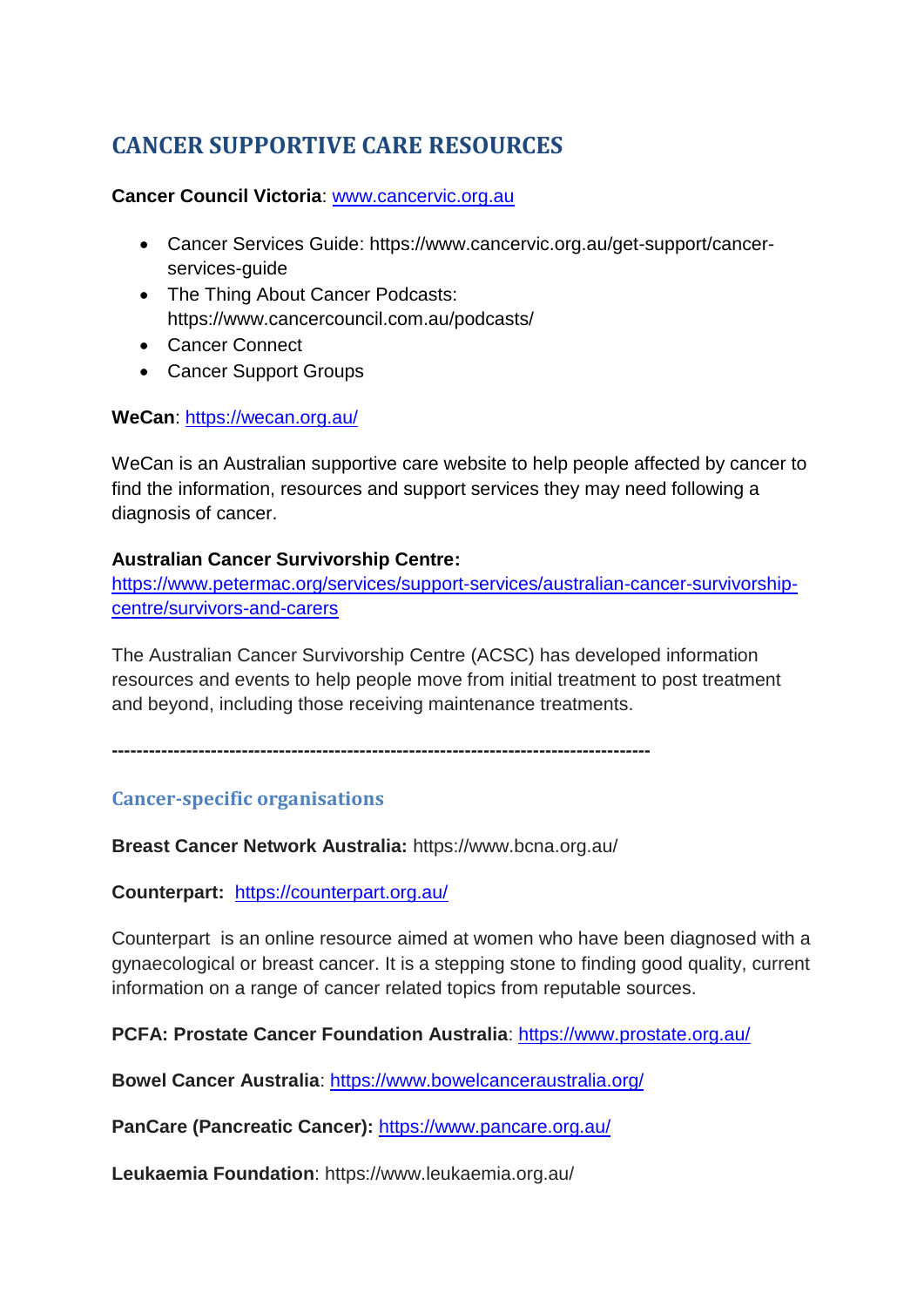**Myeloma Australia**: https://myeloma.org.au/

**Lymphoma Australia**:<https://www.lymphoma.org.au/>

**Lung Foundation Australia**: https://lungfoundation.com.au/

**Chinese Cancer Society (Victoria):** https://www.cccis.org.au/

---------------------------------------------------------------------------------------------

## **Other useful apps**

**myhealthapps.net:** brings together the world's favourite healthcare apps that are tried and tested by people like you, providing a quick and easy way to find trusted apps to: make a difference to your health and help you support someone you care for. Each app is recommended by healthcare communities from all over the world including: empowered consumers, patients, carers and patient groups. [http://myhealthapps.net/](http://breacan.us5.list-manage.com/track/click?u=20e216436b76b8cec84421957&id=1de36a3a71&e=4b6981b0e8)

#### **Plain Med, a plain English medical App from the University of Michigan:**

This free basic app converts medical language into everyday English. Through the app you can browse for a medical term and view its non-medical definition; search a prefix such as "cardio" to easily find the word you want and email the term and its definition to anyone you want.

[http://open.umich.edu/education/med/resources/medical-dictionary/2012](http://breacan.us5.list-manage1.com/track/click?u=20e216436b76b8cec84421957&id=230f8a627e&e=4b6981b0e8)

#### **Evidence-Based Medicine Portal for Wellness Therapies:**

Wellness Evidence is the world's first online portal designed to help people explore medical evidence for the most common wellness therapies. With thousands of studies evaluating the benefits of approaches like acupuncture, meditation or yoga, they've made it easy to search the most relevant, authoritative sources of evidencebased medicine. The goal of this free resource is to inform and empower people seeking complementary, preventative health approaches and medical professionals selecting courses of treatment.

[www.wellnessevidence.com/wellnessevidence](http://breacan.us5.list-manage.com/track/click?u=20e216436b76b8cec84421957&id=bdb960e0cf&e=4b6981b0e8)

# **About Herbs App, by Memorial Sloan Kettering:**

This app provides comprehensive, objective information about herbs, botanicals, supplements and complementary therapies, and more. Key features include: adverse effects and drug interactions of various herbs, botanicals, supplements and complementary therapies. It provides objective information backed by scientific references. [www.mskcc.org/cancer-care/treatments/symptom](http://breacan.us5.list-manage1.com/track/click?u=20e216436b76b8cec84421957&id=d286802006&e=4b6981b0e8)[management/integrative-medicine/herbs/about-herbs](http://breacan.us5.list-manage1.com/track/click?u=20e216436b76b8cec84421957&id=d286802006&e=4b6981b0e8)

---------------------------------------------------------------------------------------------